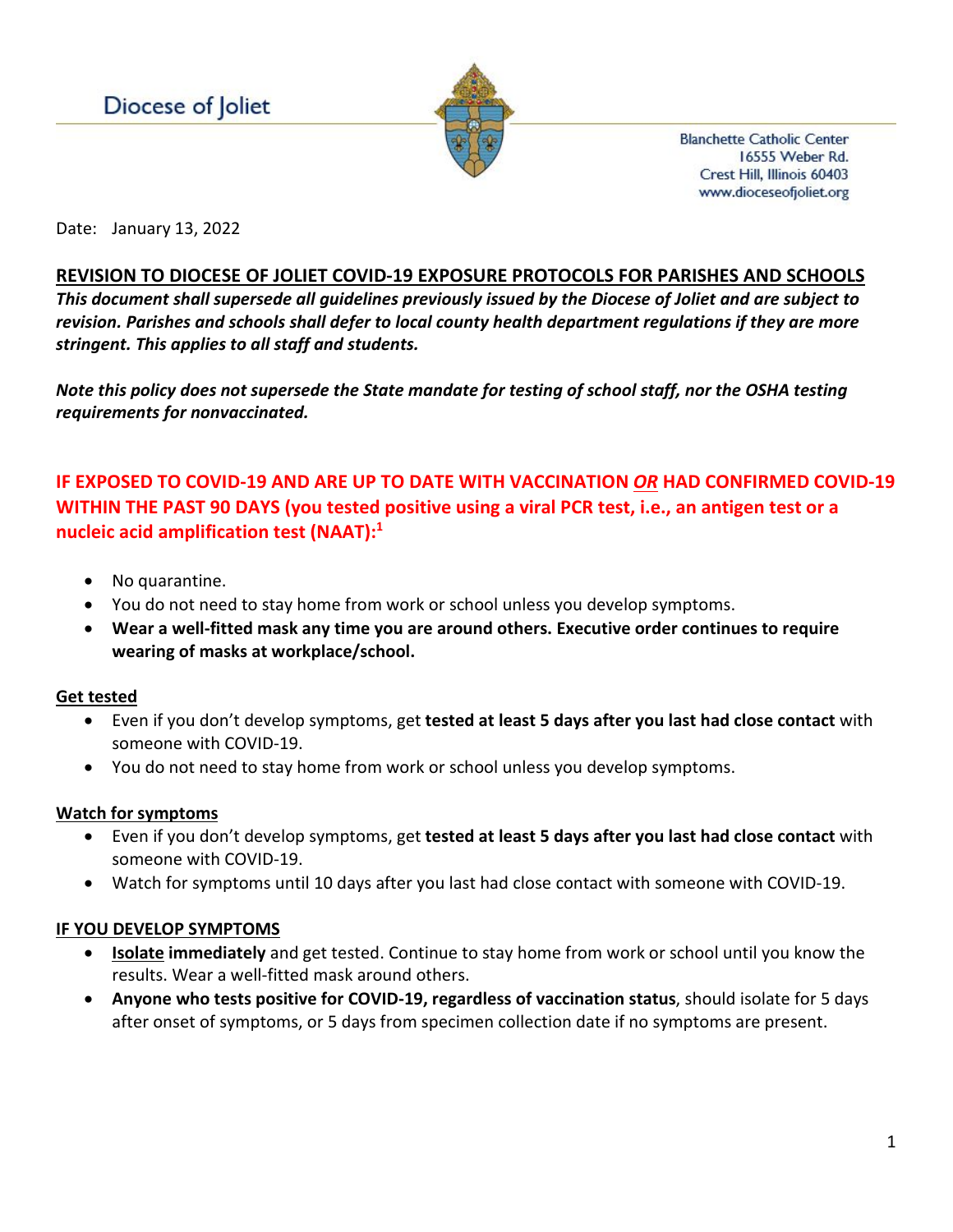# **IF EXPOSED TO COVID-19 AND** *NOT* **UP TO DATE ON COVID-19 VACCINATIONS (INCLUDING BOOSTER): <sup>1</sup>**

## **Quarantine for at least 5 days**

- Stay home and quarantine for at least 5 full days before returning to work or school.
- Get tested, even if you don't develop symptoms, **at least 5 days after** you last had close contact with someone with COVID-19,

#### **After quarantine**

• Watch for symptoms until 10 days after you last had close contact with someone with COVID-19.

## **If you develop symptoms**

- Isolate immediately and get tested.
- Continue to stay home from work or school until you know the results.
- Wear a well-fitted mask around others.

## **Take precautions until day 10**

- **Wear a well-fitted mask any time you are around others. Executive order continues to require wearing of masks at workplace/school.**
- **Make sure to allow at least 3-feet around others** when mask must be removed (such as to eat or drink).

# **IF TESTED POSITIVE FOR COVID-19** *OR* **HAVE SYMPTOMS, REGARDLESS OF VACCINATION STATUS: <sup>1</sup>**

## **Stay home for at least 5 days**

- Stay home for 5 days before returning to work or school.
- Wear a well-fitted mask if you must be around others.

## **Ending isolation if you had symptoms or positive test result**

• End isolation after 5 full days if you are fever-free for 24 hours (without the use of fever-reducing medication) and your symptoms are improving.

## **Ending isolation if you did NOT have symptoms**

• End isolation after at least 5 full days after your positive test.

## **If you were severely ill with COVID-19**

- You should isolate for at least 10 days.
- **Consult your doctor before ending isolation.**

## **Take precautions until day 10**

- **Wear a well-fitted mask any time you are around others. Executive order continues to require wearing of masks at workplace/school.**
- **Make sure to allow at least 3-feet around others** when mask must be removed (such as to eat or drink).